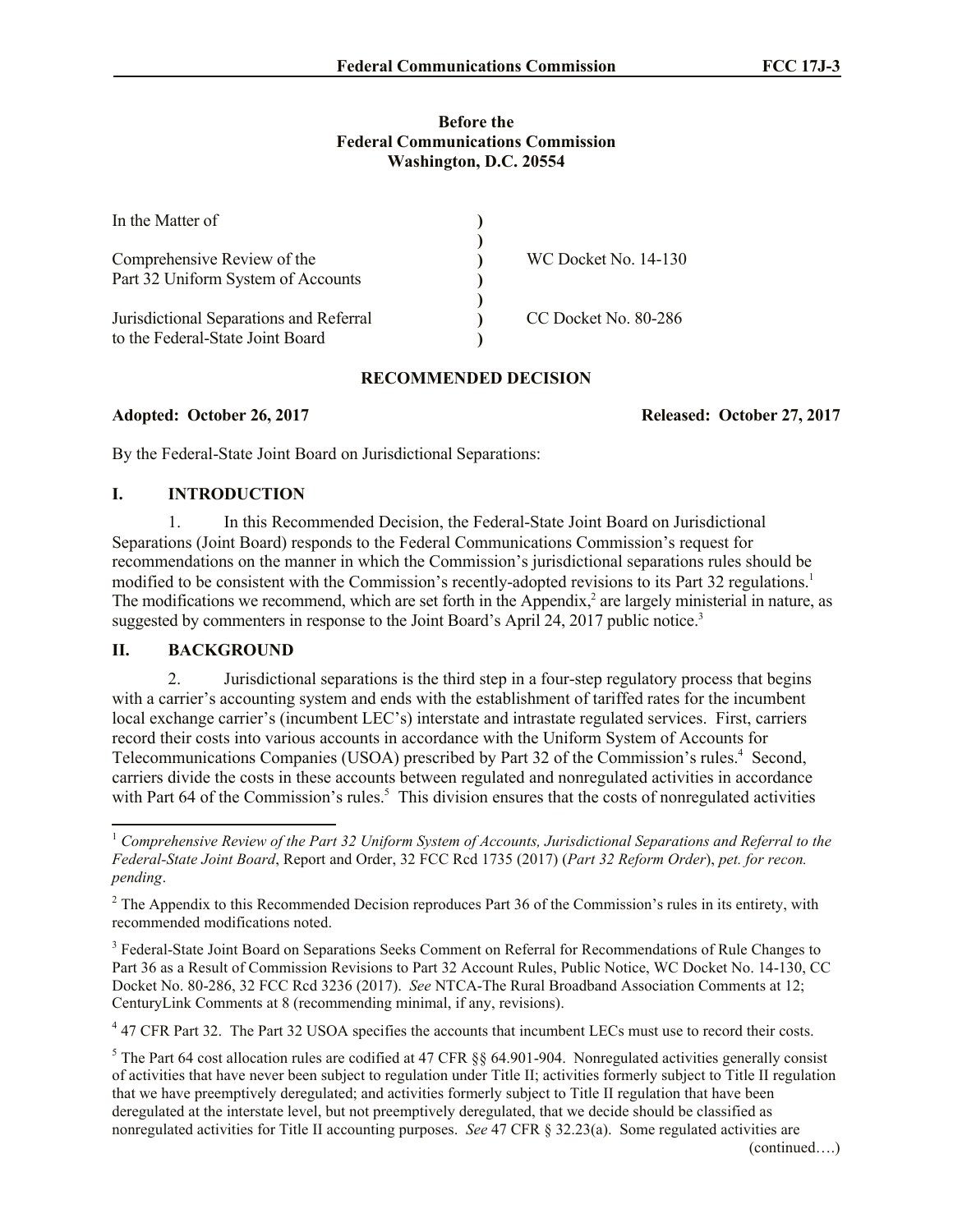will not be recovered in regulated interstate service rates. Third, carriers separate the regulated costs between the intrastate and interstate jurisdictions in accordance with the Commission's Part 36 separations rules.<sup>6</sup> In certain instances, costs are further disaggregated among service categories.<sup>7</sup> Finally, carriers apportion the interstate regulated costs among the interexchange services and rate elements that form the cost basis for their exchange access tariffs. For carriers subject to rate-of-return regulation, this apportionment is performed in accordance with Part 69 of the Commission's rules.<sup>8</sup>

3. Historically, Part 32 divided incumbent LECs into two classes for accounting purposes based on an incumbent LEC's annual regulated revenues: Class A incumbent LECs (those with regulated annual revenues equal to or above \$157 million) and Class B incumbent LECs (those with less than \$157 million in annual regulated revenues).<sup>9</sup> Class A carriers were required to create and maintain substantially more accounts than smaller Class B carriers.<sup>10</sup> In all but one case, all accounts that Class A carriers were required to keep can be grouped into sets that are represented by single accounts kept by Class B carriers – that is, such Class A accounts "roll up" into Class B accounts.<sup>11</sup>

4. In the *Part 32 Reform Order*, the Commission eliminated, effective January 1, 2018,<sup>12</sup> the classification of carriers, so that all carriers subject to Part 32 will be required to keep only the streamlined Class B accounts and will otherwise be treated as Class B carriers for Part 32 purposes.<sup>13</sup> Recognizing that "eliminating the distinctions between Class A and Class B accounts and allowing all carriers to utilize the more streamlined requirements of Class B accounts has implications for the

(Continued from previous page)

treated as nonregulated activities for purposes of Part 64 cost allocation. *See Accounting Safeguards Under the Telecommunications Act of 1996*, Report and Order, CC Docket No. 96-150, 11 FCC Rcd 17539 (1996).

6 47 CFR Part 36. Because some costs are directly assigned to a jurisdictionally pure service category, *i.e.*, a category used exclusively for either intrastate or interstate communications, both steps are often effectively performed simultaneously. For example, the cost of private line service that is wholly intrastate in nature is assigned directly to the intrastate jurisdiction. *See* 47 CFR § 36.154(a).

<sup>7</sup> For purposes of the Part 36 rules, categories are "group[s] of items of property or expense to facilitate the apportionment of their costs among the operations and to which, ordinarily, a common measure of use is applicable." 47 CFR Part 36, App. For example, central office equipment (COE) Category 1 is Operator Systems Equipment, Account 2220. The Operator Systems Equipment account is further disaggregated or classified according to the following arrangements: (i) separate toll boards; (ii) separate local manual boards; (iii) combined local manual boards; (iv) combined toll and DSA boards; (v) separate DSA and DSB boards; (vi) service observing boards; (vii) auxiliary service boards; and (viii) traffic service positions. *See* 47 CFR § 36.123.

8 47 CFR Part 69.

9 *See* 47 CFR § 32.11(b); *Wireline Competition Bureau Announces Annual Adjustment of Revenue Thresholds*, Public Notice, DA 17-1034 (WCB Oct. 19, 2017).

<sup>10</sup> *See* 47 CFR § 32.11(c), (d). The differences in the two account structures are set forth in tables contained in sections 32.103 (balance sheet accounts), 32.2000 (telecommunications plant accounts), 32.3000 (balance sheet accounts—depreciation and amortization), 32.3999 (balance sheet accounts—liabilities and stockholders' equity), 32.4999 (revenue accounts), 32.5999 (expense accounts), and 32.6999 (other income accounts) of the Commission's rules. 47 CFR §§ 32.103, 32.2000, 32.3000, 32.3999, 32.4999, 32.5999, 32.6999.

 $11$  For example, Accounts 6211 (non-digital switching expense) and 6212 (digital electronic switching expense) are Class A-only accounts, while Account 6210 (central office switching expense) is a Class B account. *See* 47 CFR §§ 32.6211, 32.6212, 32.6210. Account 6210, however, is defined as solely representing "expenses of the type and character required of Class A companies in Accounts 6211 through 6212." 47 CFR § 32.6210.

<sup>12</sup> *See Comprehensive Review of the Uniform System of Accounts, Jurisdictional Separations and Referral to the Federal-State Joint Board*, 82 Fed. Reg. 20833 (May 4, 2017).

<sup>13</sup> *Part 32 Reform Order*, 32 FCC Rcd at 1740-42. The pending petition for reconsideration does not concern this aspect of the *Part 32 Reform Order*. *See* NCTA – The Internet & Television Association, Petition for Reconsideration, WC Docket No. 14-130, CC Docket No. 80-286 (filed June 5, 2017).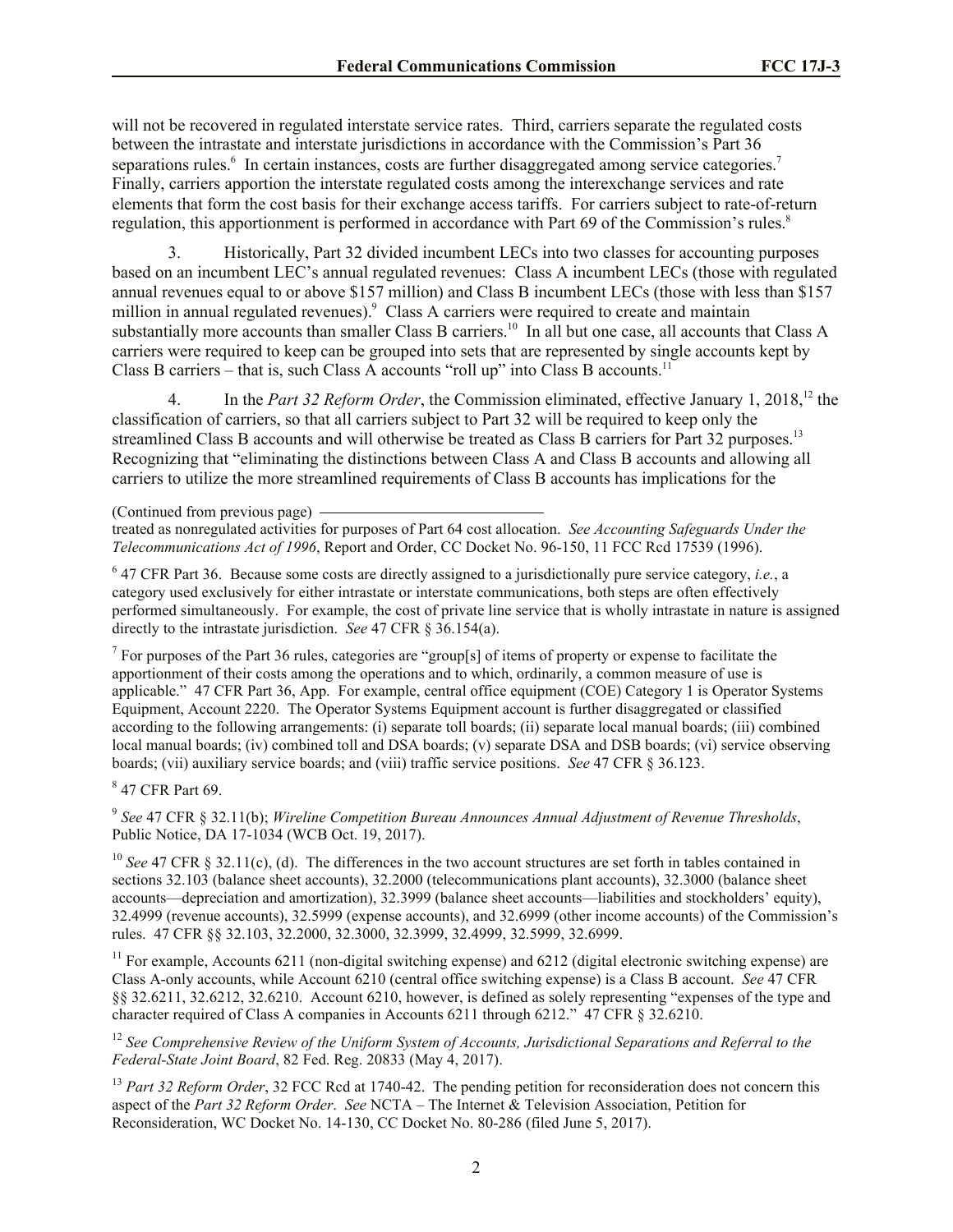Commission's jurisdictional separations rules pursuant to Part 36,"<sup>14</sup> the Commission referred to the Joint Board consideration of how and when the Commission's jurisdictional separations rules should be modified. 15

## **III. DISCUSSION**

5. As the Commission observed in the *Part 32 Reform Order*, Part 36 of the Commission's rules is replete with references to accounts that carriers will not be required to keep after the effective date of the newly adopted Part 32 rules. The vast majority of these references to Class A accounts falls into one of two groups, which the Joint Board recommends resolving as follows:

- In many instances, references to Class A accounts for the application of Part 36 to Class A carriers are made in parallel with references to the Class B accounts into which they roll up.<sup>16</sup> In those instances, we recommend that the Commission simply delete the references to the Class A accounts, and delete the phrase "Class B accounts" because there will no longer be a distinction between carriers.<sup>17</sup>
	- For example, section 36.321(a) includes a table listing several central office equipment expense accounts. We recommend making the following changes to the table:

| Central Office Switching        | Account 6210 (Class B telephone    |
|---------------------------------|------------------------------------|
| Expense                         | companies); Accounts 6211 and      |
|                                 | <del>6212 (Class A telephone</del> |
|                                 | companies). Account 6210.          |
| <b>Operator Systems Expense</b> | Account 6220.                      |
| Central Office Transmission     | Account 6230 (Class B telephone    |
| Expense                         | companies); Accounts 6231 and      |
|                                 | 232 (Class A telephone             |
|                                 | companies). Account 6230.          |

• There are several other specific rules that list both Class A and Class B accounts, using identical language to refer to account balances for the current year as well as to account balances for calendar year 2000.<sup>18</sup> Because a formerly-Class A carrier will no longer be required to keep Class A accounts starting January 1, 2018, we recommend that the references to current-year account balances be deleted. With regard to the references to

<sup>17</sup> *See, e.g.*, Appendix at 37-38 (recommended revised section 36.321).

 $\overline{\phantom{a}}$ <sup>14</sup> *Part 32 Reform Order*, 32 FCC Rcd at 1749, para. 46.

<sup>&</sup>lt;sup>15</sup> *Id.* Separately, consistent with Commission expectations, we plan to provide the Commission with our recommendations for comprehensive separations reform by the end of April 2018. *See Jurisdictional Separations and Referral to the Federal-State Joint Board*, CC Docket No. 80-286, Report and Order, 32 FCC Rcd 4219, 4222, para. 8 (2017); *see also Jurisdictional Separations and Referral to the Federal-State Joint Board*, CC Docket No. 80-286, Further Notice of Proposed Rulemaking, 32 FCC Rcd 2291, 2295, para. 10 (2017) ("We expect to receive the Joint Board's recommendations for comprehensive separations reform . . . in April 2018.").

<sup>&</sup>lt;sup>16</sup> For example, in describing the apportioning of central office expenses among various operations and referencing central office switching expense, section 36.321 refers to Account 6210 (central office switching expense) with respect to Class B carriers and to Accounts 6211 (non-digital switching expense) and 6212 (digital electronic switching expense) for Class A carriers. 47 CFR § 36.321.

<sup>&</sup>lt;sup>18</sup> *See, e.g.*, 47 CFR  $\&$  36.124(c). These references relate to the freeze of jurisdictional separations category relationships and, as applicable, cost allocation factors, which has been in effect since July 1, 2001. *See Jurisdictional Separations and Referral to the Federal-State Joint Board*, Report and Order, 16 FCC Rcd 11382 (2001).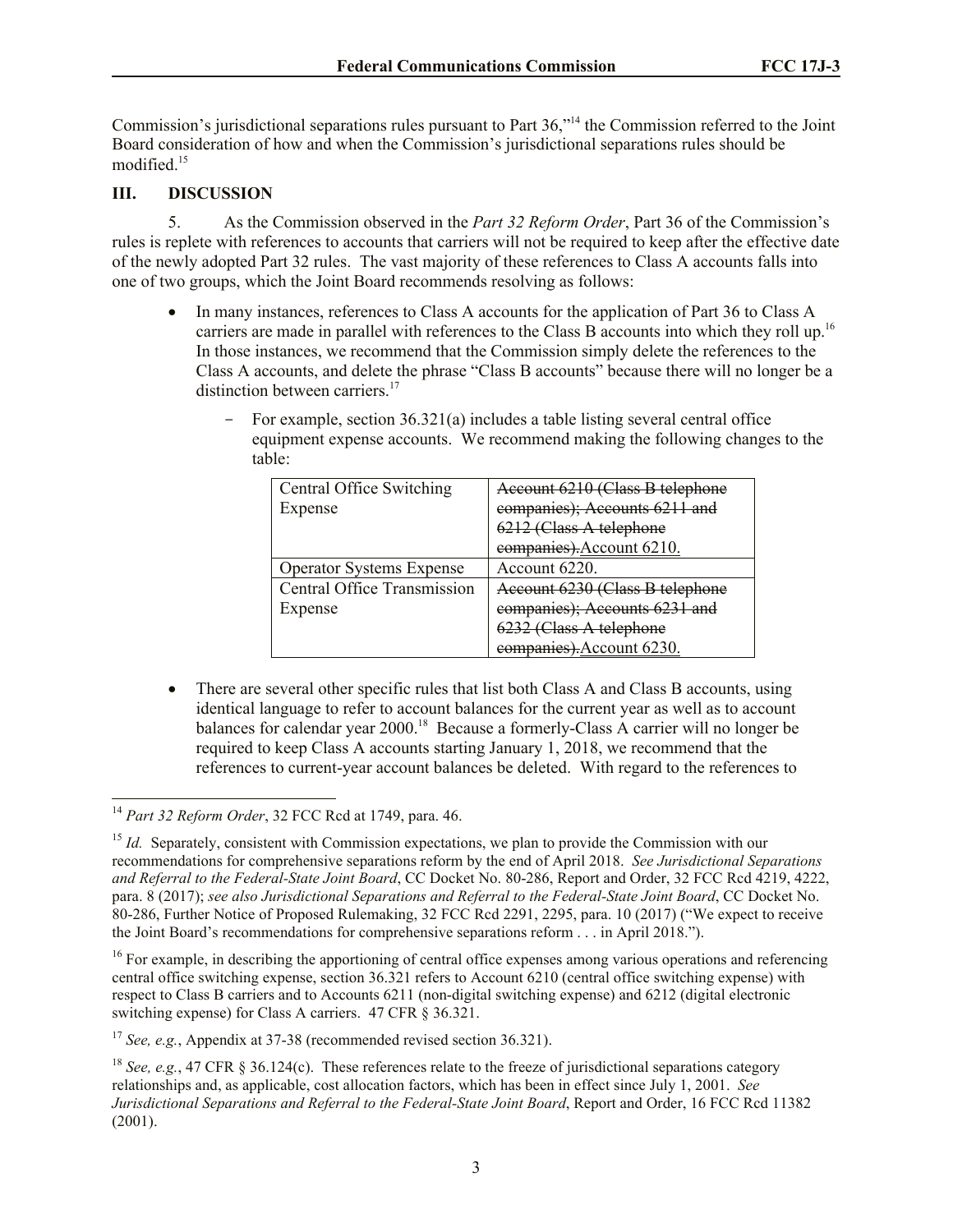account balances for calendar year 2000, however, we recommend maintaining the references to Class A accounts, but modifying the reference to Class A carriers so that it explicitly pertains solely to carriers that were Class A carriers for calendar year 2000.<sup>19</sup> This will best reflect the manner in which such carriers were complying with the Commission's rules for calendar year 2000 and provide maximum clarity.

For example, we recommend making the following changes to section  $36.124(c)$ :

Effective July 1, 2001, through December 31, 2018, study areas subject to price cap regulation, pursuant to  $\S 61.41$  of this chapter, shall assign the average balances of Accounts 2210, 2211, and 2212 to Category 2, Tandem Switching Equipment based on the relative percentage assignment of the average balances of Account 2210, (or, if Accounts 2211, 2212, were required to be maintained at the applicable time, Accounts 2211 and 2212) and 2215 to Category 2, Tandem Switching Equipment during the twelve-month period ending December 31, 2000.

6. There are a limited number of other provisions that require modification in light of the Commission's *Part 32 Reform Order*. Sections 36.501 and 36.505 make parallel references to Account 3400, a Class B Account, and Account 3410, a Class A account.<sup>20</sup> Account 3410 is the sole instance in the Commission's Part 32 rules in which a Class A account does not formally roll up into a Class B account, although the accounts are partially similar.<sup>21</sup> Because Account 3410 will no longer be kept by Class A carriers, we recommend deleting the reference to the Class A account in both sections 36.501 and 36.505.

7. Further, section 36.112, concerning the apportionment among operations of general support facilities on a category-by-category basis, is the sole instance in which Part 36 procedures differ for Class A and Class B carriers.<sup>22</sup> For both types of carriers, accounts representing general support facilities are allocated among operations using factors based on the already-determined operation allocations for the sum of a certain set of accounts.<sup>23</sup> While Class B carriers use a set of investment accounts, Class A carriers use a set of expense accounts which primarily, but not entirely, pertains to the same subject matter.<sup>24</sup>

8. As the Commission observed in the *Part 32 Reform* Order, collapsing the classes of carriers into a single class (Class B) "ensur[es] a more uniform treatment of accounts for carriers subject to the USOA, simplifying both compliance for carriers and oversight by the Commission."<sup>25</sup> With this goal and these anticipated benefits in mind, we have identified two reasonable methods of amending section 36.112(a). The first method would require Class A carriers to use the Class B method as currently described in section 36.112(b), which would result in uniform treatment. However, this approach would impose a compliance burden on current Class A carriers because they would have to change their well-

<sup>23</sup> 47 CFR § 36.112.

<sup>24</sup> *Id.*

l <sup>19</sup> *See, e.g.*, Appendix at 12-13 (recommended revised section 36.124).

<sup>20</sup> 47 CFR §§ 36.501, 36.505.

<sup>21</sup> *See* 47 CFR §§ 32.3410, 32.3400.

<sup>&</sup>lt;sup>22</sup> 47 CFR § 36.112. General support facilities are land, buildings, motor vehicles, aircraft, special purpose vehicles, garage work equipment, other work equipment, furniture, office equipment, and general purpose computers. 47 CFR § 36.111. The separations rules define the term "operations" as "the general classifications of services rendered to the public for which separate tariffs are filed, namely exchange, state toll and interstate toll." 47 CFR Part 36, App.

<sup>25</sup> *Part 32 Reform Order*, 32 FCC Rcd at 1741, para. 16.